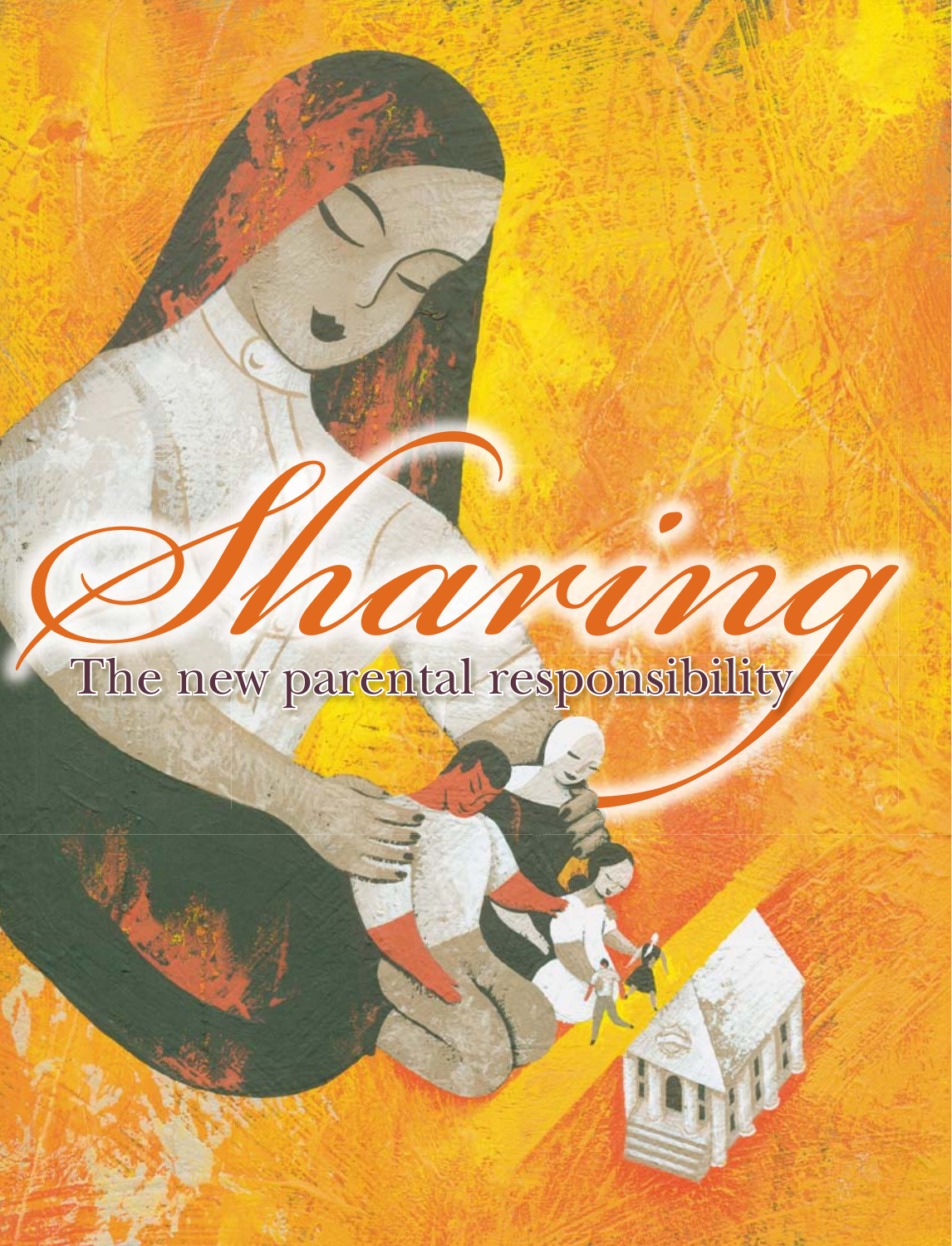### NEW SHARED PARENTING REQUIREMENTS OBLIGE PRACTITIONERS TO CONSIDER THEIR ADVICE TO CLIENTS APPLYING FOR ORDERS RELATING TO CHILDREN. BY SALLY NICHOLES



# and child support regimes

The introduction of new regimes directed at parenting orders and child support from 1 July 2006 represents new goals and challenges for family lawyers. The *Family Law Amendment* (*Shared Parental Responsibility*) Act 2006 parenting orders and child support from 1 July 2006 represents new goals and challenges for family lawyers. The *Family Law Amendment (Shared Parental Responsibility) Act* 2006 intro-*Child Support Assessment Act* 1989 (Cth) and related legislation. The federal government aims with this new family law system to change the culture of family separation by placing the focus on parents sharing responsibility for raising their children.

However, what are the practicalities for family lawyers in advocating the principles enshrined in these new laws? What advice should be given to clients about issues such as requirements for mandatory family dispute resolution, impact on existing or proposed parenting orders, negotiating shared parenting arrangements, potential restrictions on relocation, parenting issues for separating same-sex couples, or implications of the new child support regime?

This article aims to highlight the substantive issues that practitioners may need to bring to the attention of their existing (pre-1 July 2006) and new (post 1 July 2006) clients that may differ from the advice given prior to the new legislation.1 Unless otherwise indicated, section references are to the *Family Law Act* as amended.

### Shared parental responsibility

#### Orders made prior to 1 July 2006

Changes to current parenting orders will only be made where the court is satisfied that there has been a significant change in circumstances.<sup>2</sup>

If there is an interim parenting order in relation to a child, the court must, in making a final parenting order, disregard the allocation of parental responsibility made in the interim order. Section 61DB prevents the status quo factor from having an effect that defeats the equal shared parenting message of the new Act.

Parenting orders may be read as subject to a subsequent parenting plan, whereby parenting plans may be a defence to a contravention application.

#### Applications pending after 1 July 2006

The amendments will apply only to parenting orders made after the commencement of the new Act. It would thus be prudent to amend applications using the new terminology.

#### New applications for parenting orders

There will be an increased onus on legal practitioners in terms of the information and advice required to be provided to a client and also the information to be provided to the court. Clients should be advised that the laws have changed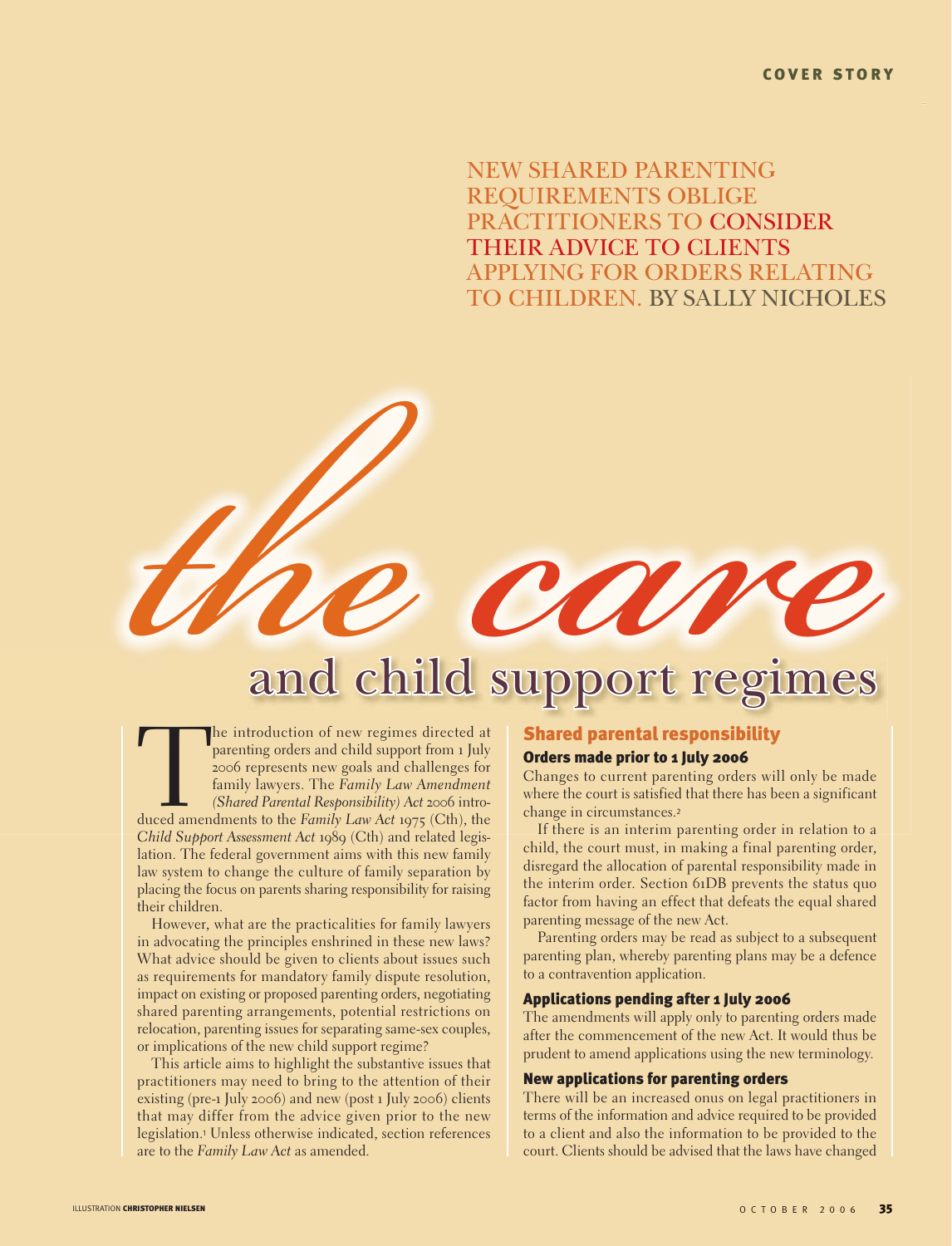and invited to revisit the merits of their matter in the context of the new laws. Consider introductory pro-forma letters that list the new terminology and principles in s60CC in user friendly language.

Inform parents that they could consider entering into a parenting plan in relation to the child, and also inform them about where they can get further assistance to develop parenting plans  $(s63DA(1))$ .

#### Family dispute resolution

The presumption of shared parental

After 1 July 2007 parents must undertake dispute resolution before they can file an application to the court, save in specific circumstances relating to child protective issues and family violence. The federal government does not wish parties to view mediation as the "first step" before litigation, but as a better, more collaborative alternative for dealing with parenting decisions.

If clients have not attended any form of mediation, encourage them, verbally and in writing, to do so before issuing proceedings. Provide clients with a list of Family Dispute Resolution Centres and Family Dispute Resolution Practitioners.

Advise that as of 1 July 2007 it will be mandatory to have a certificate from a Family Dispute Resolution Practitioner before parenting proceedings can commence.

Those certificates will say whether there has been a "genuine effort" to resolve the issues. No certificate is required where there is violence, or abuse, or urgency.

Communications with a Family Dispute Resolution Practitioner are confidential and privileged.

#### Time spent with child

Assuming that in most cases parents will be entitled to equal shared responsibility, how do we assess whether "equal time" or "substantial and significant time" should follow, and what would be in the best interests of the child?

Practitioners need to familiarise themselves with the "primary and additional considerations" in the new Act. Section 60CC creates two tiers of considerations that the court must take into account in determining what is in the best interests of a child.

The primary considerations  $(s60CC(2))$  include the benefit to the child of having a meaningful relationship with both parents and the protection of the child from physical and psychological harm. The safety of the child is not intended to be subordinate to the child's meaningful relationship with both parents.

Paragraph 50 of the Explanatory Memorandum notes that "there may be some instances where secondary consideration may outweigh primary considerations". The example provided seems to indicate that three additional considerations could outweigh a primary consideration, in a case where violence, abuse or neglect does not feature.

The point of separating these factors into two tiers is to elevate the importance of the primary factors and to better direct the court's attention to the objects of Part VII of the Act, which are set out in the new s60B.

If equal time is not appropriate, then practitioners should consider whether substantial and significant time is reasonably practicable and in the child's best interest. If these issues are not resolved, a court will determine parenting arrangements, and will consider reasonable practicality based on various factors (as listed in  $s65DAA(5)$ ) that reflect successful parenting arrangements, as discovered by Australian Institute of Family Studies research.<sup>3</sup>

What is a meaningful relationship? This will depend on the context of the case. Can a parent have a meaningful relationship with a child who is living interstate or overseas? (This issue is discussed further under "Relocation" below.)

Psychological studies may assist when assessing a child's development and what constitutes a meaningful relationship. For example, an article by forensic expert psychologist Vincent Papaleo makes it clear that one of the fundamental factors to be taken into consideration is to "maximise the relationship with each parent by having as much contact as the child's development allows".4 Mr Papaleo encourages following age-appropriate considerations in promoting a meaningful relationship to minimise loss, maintain normal support and maximise the relationship with each parent. In *Shared Parenting* Jill Barrett and Michael Green focus on theories relating to attachment and deliver key messages to consider in collaborative parenting and living arrangements.<sup>5</sup>

#### Child abuse or family violence

The new Act states protecting children from risk of violence as a primary principle (along with the rights of children to know their parents) when a court is considering the children's best interest.

The presumption of shared parental responsibility does not apply if there has been violence or child abuse, or there is a risk of it. It follows that if there has been or is a risk of violence or abuse, the court is not obliged to consider spending equal time or substantial time with both parents.

In cases of violence or child abuse, or a risk of it, separating parents are not required to attend dispute resolution before taking a parenting matter to a court. Family lawyers should still provide such clients with information about the services and options (including alternatives to court actions) that may be available to them – as long as the provision of this information does not lead to a risk of abuse or violence through delay in applying for a court order.

Section 4(1) defines family violence as "conduct, whether actual or threatened, by a person towards, or towards the property of, a member of the person's family that causes that or any other member of the person's family reasonably to fear for, or reasonably to be apprehensive about, his or her personal wellbeing or safety".

Some family violence orders are irrelevant. In ascertaining "best interests" under  $s60CC(3)(k)$ , a court can now only take into account a family violence order that is a final order (whether ex parte, defended or undefended) or an interim order made after a contested hearing. You will need to advise a client that an uncontested interim or ex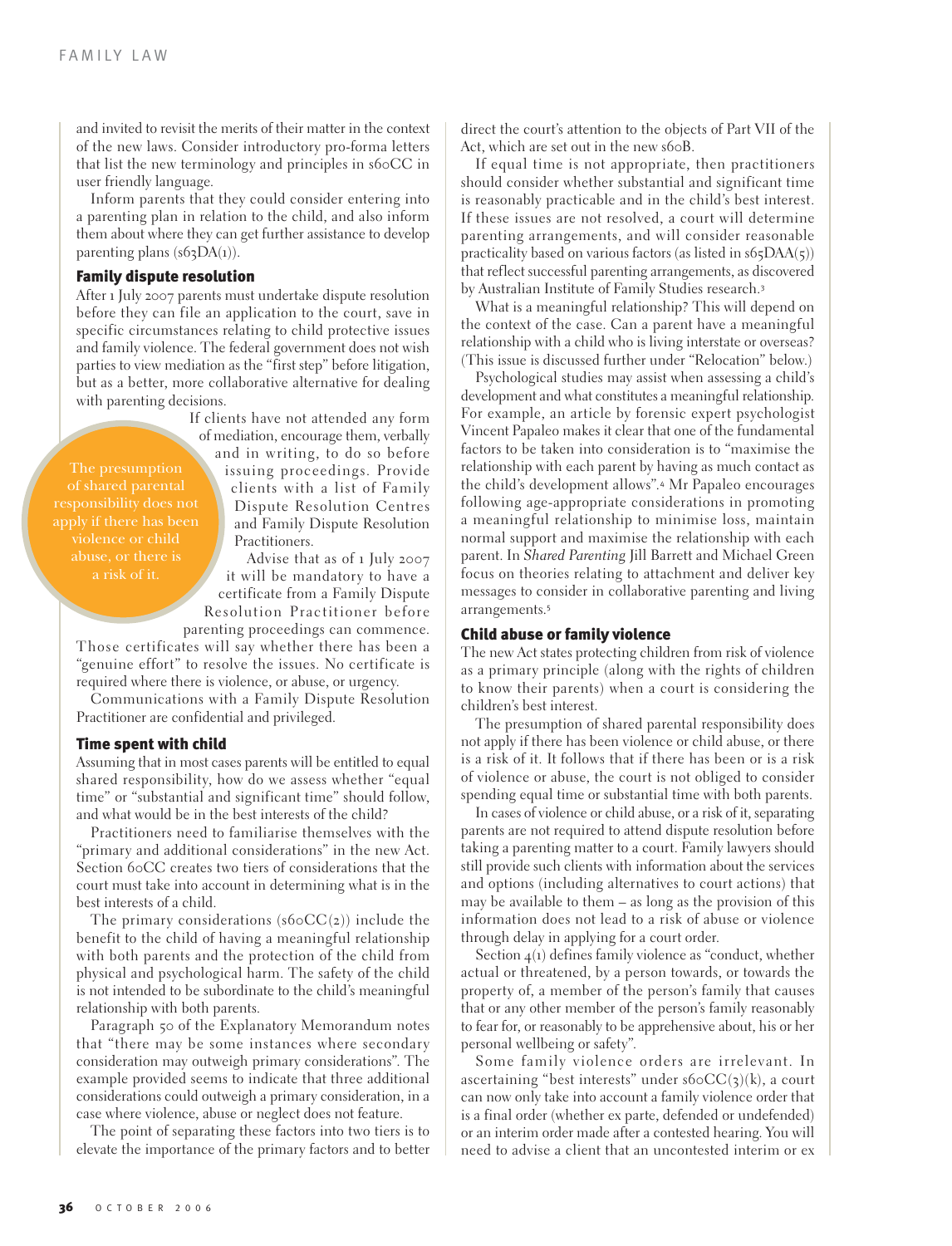parte order is of no benefit in parenting proceedings. This could have the effect of exacerbating family violence litigation in the state courts.

Where the court is satisfied that a party has knowingly made a false allegation or a false denial in the proceed ings, the court must order that party to pay some or all of the costs of the other party.

#### The court's role in conducting child related proceedings

Section 69ZN outlines the principles for conducting child related proceedings and highlights that the court must consider the needs of the child concerned and the impact that the conduct of proceedings may have on the child. The proceedings must, as far as possible, be conducted in a way that will promote cooperative and child-focused parenting by parties, and should be conducted without undue delay and with as little formality and legal technicality as possible.

#### Relocation

The introduction of the shared parenting laws will make applications to relocate more difficult. A move interstate or overseas (as opposed to an intra-metropolitan move) would conflict with the new focus on a child having a meaningful relationship with both parents, one of the primary considerations to consider under the new system.

The question to be considered is whether the shared parenting laws give primacy to a child having a meaningful relationship with both parents over the relocating parent's freedom to live where they desire. The impact of the new laws on a parent's right to move with a child will need to be tested in court; it may be that if the relocation is found to impact on the meaningful relation with the non-relocating parent and child, the relocation will fail.

The new Act encourages greater shared parenting after separation, yet the practical reality is that this becomes difficult with the statistically high levels of mobility within Australia for family reasons.6 The answer may depend on how, precisely, the Full Court of the Family Court determines that the new provisions inter-relate with s60CA (formerly  $s65E$ ). On the face of the Act, as amended, one would argue that if a relocation would result in one parent not having a meaningful involvement in the life of the relocating child, and in the absence of evidence of violence, abuse or neglect, the weight of the statutory provisions indicate against relocation.<sup>7</sup>

#### Hague Convention

The amendments reflect changes in child related terminology and dispute resolution provisions made by recent reform.

Section 111B(4)(d) of the *Family Law Act* now provides that subject to any court order in force, a person with whom a child is to spend time or communicate under a parenting order should be regarded as having a right of access to the child.

Regulation 26(2) of the *Family Law (Child Abduction Convention) Regulations* 1986 states that a family consultant may include, in addition to the matters required to be included in the report, any other matter that relates to the care, welfare or development of the child.

In advising clients who have a child with a person of international connections or where there are risks of flight, ensure that the client has a right of custody under  $sin(B(4))$ . A mere order to spend

time with or communicate will not amount to a right of custody to seek the return of a wrongfully removed or retained child.

#### Property cases

There has been no change to the sections of the *Family Law Act* relating to property save in respect of case guardians (Part 6.3 as r6.08). The following is by way of speculation.

Given the emphasis on family violence, judgments such as *Kennon*8 and *Marando*9 (which both assess the impact of persistent family violence in property cases) may be revisited in light of the new laws. The Full Court decision of *Kennon* commented on the impact of family violence in respect of  $s_{75}(2)$  factors where the suffering caused by violence can have a tangible impact on future financial resources and needs. *Marando* was a single judgment which took into account the onerous nature of contributions  $(s79(4))$  to the family as parent and homemaker made by a wife who was subjected to continuous family violence over a lengthy marriage.

How much of an adjustment will be made in property division on the basis of the children's living arrangements under the new regime? What percentage adjustment will be made if, aside from the issue of where children live, all other considerations in respect of contributions and s75(2) factors offset one another? Concepts such as shared responsibility and the encouragement of flexibility and fluidity of arrangements may dilute the impact of living arrangements on an overall property settlement. Although there is naturally a great degree of subjectivity on a case by case basis, perhaps the weight attributed by trial judges in assessing property, when all other factors are equal, will be negligible in the spirit of the new regime.

#### Families and children of same sex couples

There appears to be no legislative redress of the calls for change by Brown J in *Re Mark: an application relating to parental responsibilities* <sup>10</sup> and Guest J in *Re Patrick (an application concerning contact)*.11 The conundrum in existing case law remains.

#### *Re Patrick*

In determining this case Guest J called for legislative reform, stating  $(at 653)$ :

"It is time that the legislature considered some of the matters raised, including the nature of parenthood, the meaning of family, and the role of the law in regulating arrangements within the gay and lesbian community. The child at the centre of this dispute is part of a new and rapidly increasing generation of children being conceived and raised by gay and lesbian parents. However, under the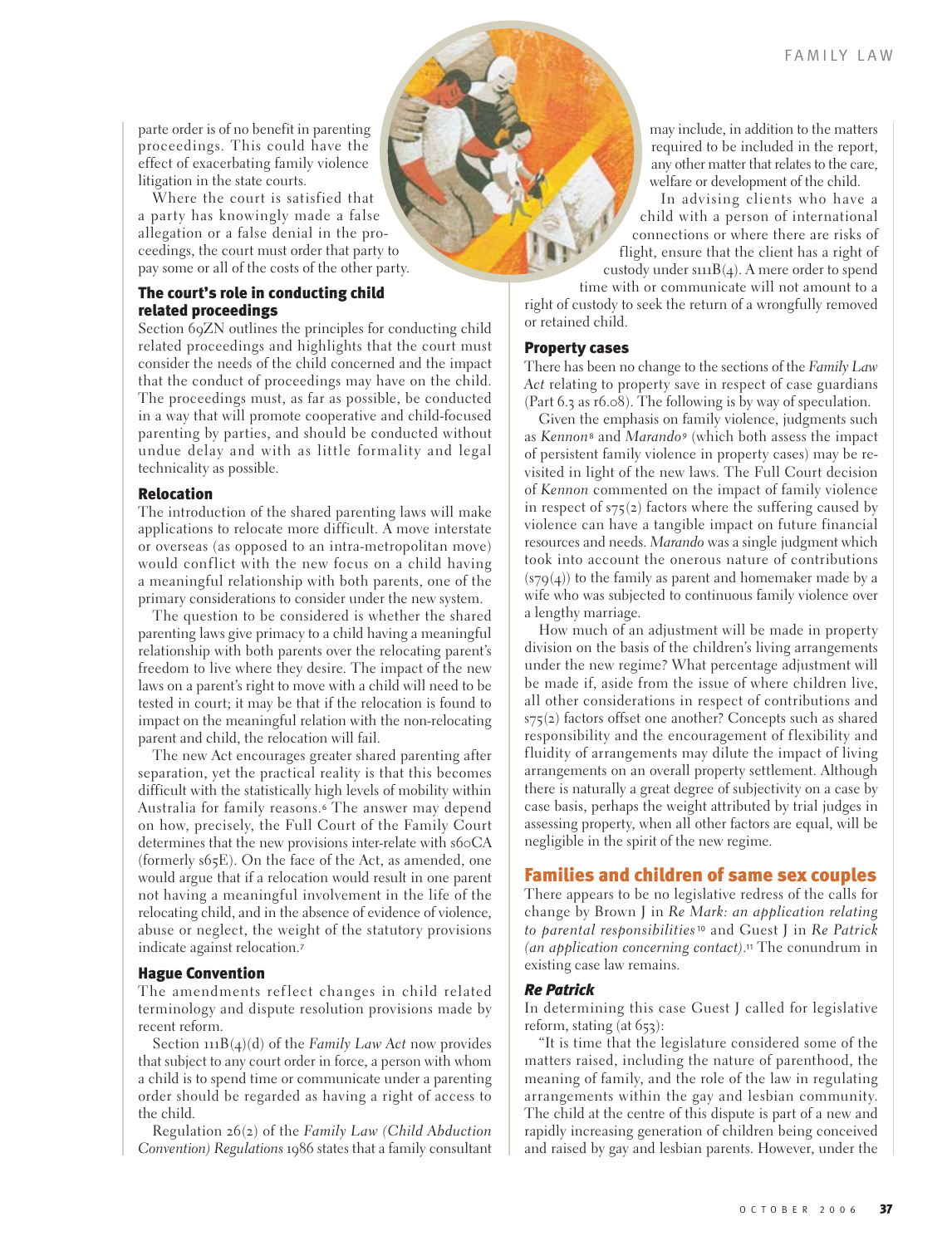current legislative regime, Patrick's biological and social reality remains unrecognised. Whilst the legislature may face unique challenges in drafting reform that acknowledges and protects children such as Patrick and the family units to which they belong, this is not a reason for inaction".

Guest J identified the need for enactment of state laws to make available to lesbian women and their known donors a well-regulated artificial insemination scheme with all the medical safeguards available to heterosexual couples. He further suggested that s60(H) be amended to safeguard the interests of co-parents and known "sperm donors" in contested residency and parenting cases.

Guest J quoted the following statistics (at 651):

"Gay and lesbian families are a relatively newly recognised and, it seems, growing phenomenon in Australian society. While they represent a minority of families, surveys of lesbian women in NSW have found that approximately 20 per cent have children and over 40 per cent are considering having children in the future<sup>12</sup> . . .

"Although gay and lesbian families are increasing they cannot be characterisd as an homogenous group for they may take many forms. Children conceived via artificial insemination may have only two mothers, others such as Patrick may have two mothers and a father, and others may have two mothers and two fathers. Within each of these family forms there may be a variety of involvement in the child's life."

The families considered by the new laws purely relate to the conservative nuclear family.

#### *Re Mark*

At issue in this case was who should have responsibility for the care, welfare and development of Mark, a one-yearold child born in the United States. The applicants, Mr X and Mr Y, were a gay couple who had travelled to the United States to arrange a surrogacy agreement with Mr and Ms S. In 1992 Ms S gave birth to Mark, who was conceived from a donor egg from an anonymous donor and the sperm of Mr X according to the surrogacy agreement. Mr X was listed as the child's father on his birth certificate, with Ms S listed as the child's mother. Under the surrogacy agreement Mr and Ms S agreed to relinquish all their rights as parents of the child. This agreement is not legally recognised in Australia.

Brown J found that Mr Y was clearly not a parent of the child, but rather was a person concerned with Mark's care, welfare and development. Disagreeing with Guest J's reasoning in *Re Patrick* that the definition of "parent" is dependent on state legislation recognising the parental role of sperm donors, Brown J determined that the definition of "parent" within the Act is broad. She suggested it was open to find Mr X a parent, but refrained from doing so.

Brown J noted that the realities of Mark's life indicated that Mr X was his parent. She granted a parenting order on the basis of Mr X's role as a person concerned with Mark's